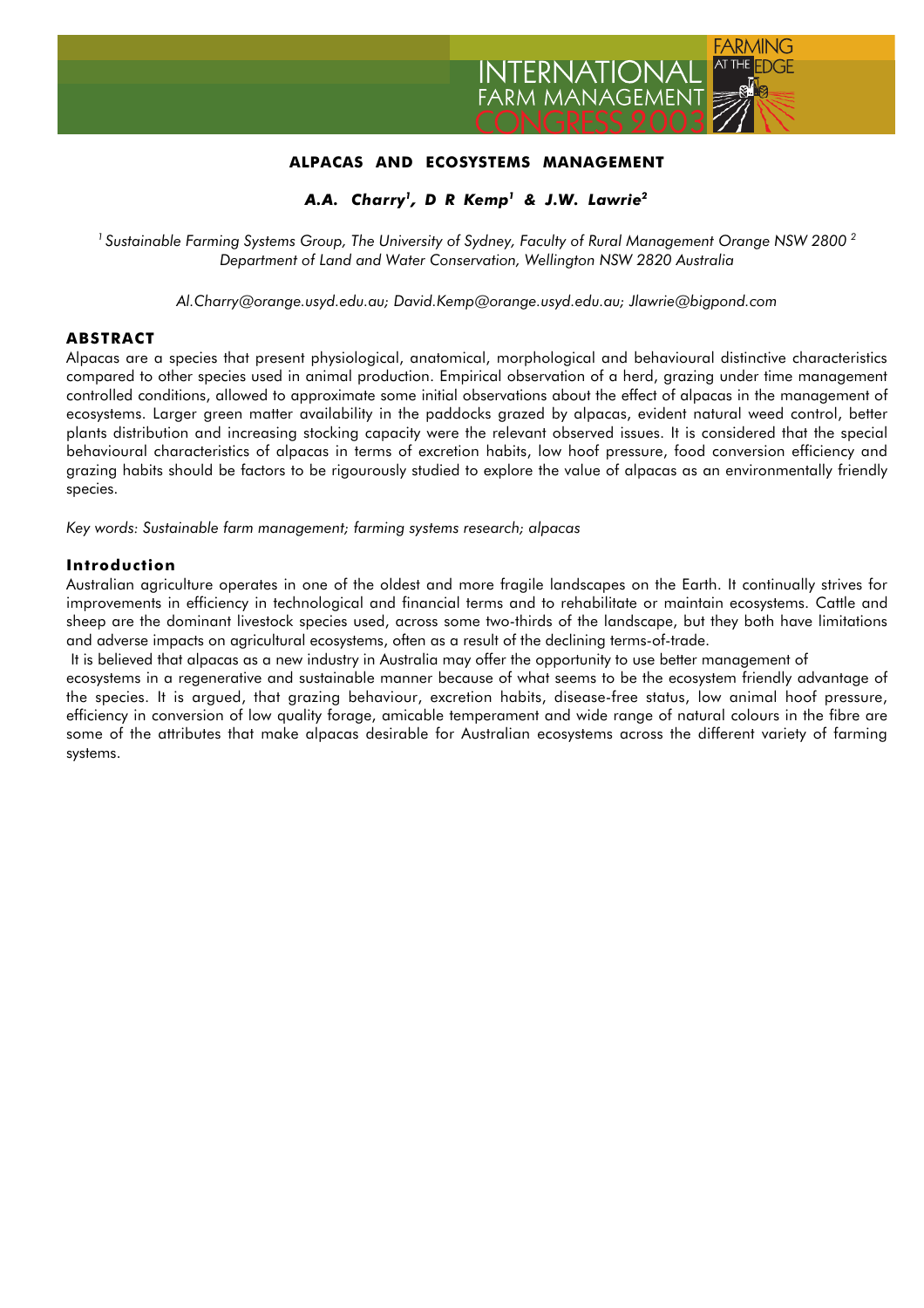

Research on alpacas is limited at this stage (Davis, Wuliji, Moore, Pallard & Mackintosh, 1994). However the existence of an organised national industry body is creating the conditions to ensure that alpaca farming becomes one of the betterorganised future farming systems in Australia

This paper builds on empirical observation of a herd grazed under time-controlled conditions from the Sustainable Farming Systems Research Group of The Faculty of Rural Management, The University of Sydney.

### **The History and Ecology of Alpaca Management Systems**

The historical evidence of alpaca breeding in the highlands of Los Andes Cordillera indicates that these animals are grazed in fragile ecosystems, with production systems of an extensive type, and extremely primitive, due to the cultural and socio-economic conditions of the peasantry class that are the traditional owners of alpacas in Latin America. Though this seems not to have been the main characteristic of alpaca breeding when the herds belonged to the supreme Inca chief before the Spanish conquest. Alpacas were dispersed towards the highlands of South America in the XVI century, after the Spanish invasion to the Inca territories. In five centuries the decimated herd developed amazing characteristics to ensure survival in extremely hazardous ecosystems where the nutritional supply is constraining, the ultraviolet luminosity is intense, the air is rare, the low temperatures are extreme, the supply of water is limited, and breeding and health calendars are not existent at all (Lawrie, 1995; 1999; Hicks, 1996). On the other hand, the management systems favour mixed small herds of alpacas and llamas shepherded by women and children, confined over-night in small yards around the peasantry cottage for climatic, poaching and protection from predators.

The introduction of alpacas to Australia in 1987 provided an opportunity to break down myths and discover new realities of alpaca farming. Up to now the highlighting issues are:

• alpacas are able to survive and thrive in low-land ecosystems as opposed to the generalised belief that they were not able to survive out of the highlands of Los Andes;

• alpacas are able to adapt to the multiplicity of Australian ecosystems ranging from coastal ecosystems, to highlands (i.e. 1000 metres ASL), tablelands and dry plains. In general their adaptability is similar to that of sheep, where high humidity seems to be the main constraining factor;

• alpacas are sensitive to improved management practices that affect their growing patterns, reproductive capacity, productive capacity and longevity (Davis, Moore & Bruce, 1994);

• alpacas are more efficient animals than the traditional animals farmed in Australia (i.e. cattle and sheep) in terms of forage conversion because of the special characteristics of their digestive anatomy which delays the passing of forage through the alimentary canal (Costa & Vaughan, 1998; Vaughan & Costa, 1998; Lawrie, 1995, 1999); and increasing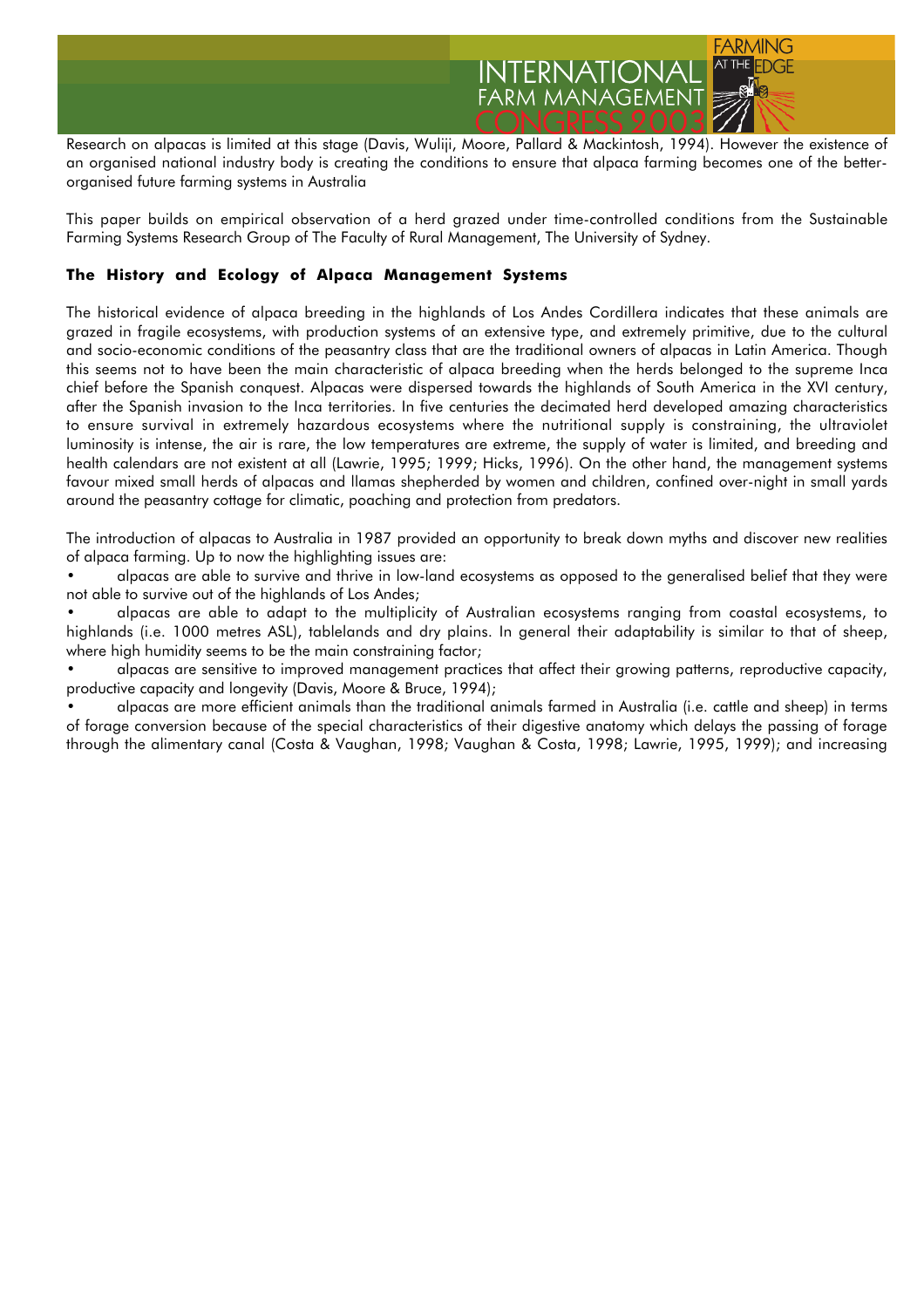

evidence about the lower requirements of nutrients from alpacas related to other ruminant species (Van Saun 1996; Judson1998, 2000; Lawrie 1195, 1999); and,

• alpacas seem to be beneficial to the environment because of their particular patterns of grazing, pressure on the soil and excretion habits (Hicks, 1997; Lawrie, 1999).

Considering these observations and assumptions this paper extend observations on some of the above mentioned issues from a farming systems perspective.

### **The Distinctive Characteristic of Alpacas**

It is considered that there are anatomical, physiological, morphological and behavioural issues of the alpaca species (i.e. *Llama pacos)* that are worthy to be highlighted, being the purpose to rise research interest in those issues that may help in the evaluation of alpacas as one important option in the implementation of sustainable integrative production systems in rural Australia.

**(a)** *Grazing behaviour:* alpacas have a particular way to graze the paddock. There are several factors to consider: a *grazing time,* a *grazing method,* and a *grazing pattern.* The observed grazing time is early in the morning and early in the afternoon, with extension of the afternoon grazing time to longer hours, depending the sunlight availability and season. It seems that animals graze for longer time within the Autumn and Winter seasons than what they use to graze in the Spring and Summer seasons. The grazing method is a combination of browsing and traditional grazing where the browsing is more common than the traditional grazing. The grazing pattern goes from trees, shrubs and weeds to grasses &/or legumes in a gradually selective manner, excepting for the thistles species. It is important to highlight that if this is a common pattern of the species, this gradual selectivity has a positive effect in threatened species, and traditionally more palatable species, encouraging their robustness and re-establishment. This type of grazing pattern seems to favour native grasses, perennial grasses and highly palatable weeds. On the other hand, with this pattern of grazing the improvement of paddocks should not be solely confined to grasses and legumes.

**(b)** *Excretion habits:* alpacas depose urine and faeces in a common place in the paddock through a uniform pattern of pile allocation. What the implications of the geographical allocation of dung piles are, is an unknown factor at this stage. However it can be said that because urine and faeces are deposited in the same pile, the biochemical decomposition and incorporation to the soil of these organic materials is highly efficient; the microfauna activity around the dung piles is remarkable. The response of the plant species around the piles in terms of vigour and productivity is evident. Within 12 to 14 months the paddocks grazed by alpacas offered a meaningful visual difference within 1 metre around the dung pile places. It was observed that the holistic management principle of high animal density and short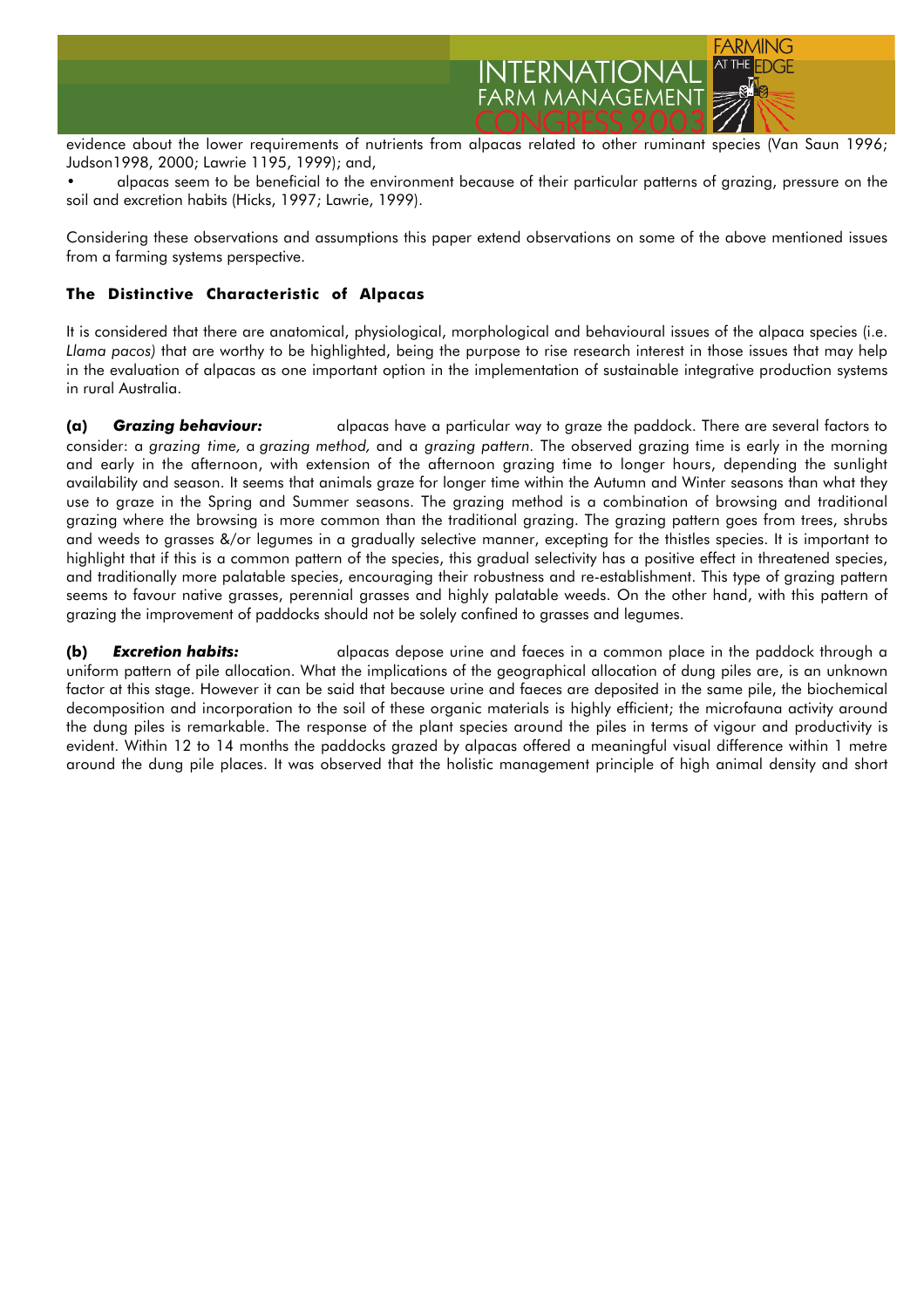

occupation periods (Savory & Butterfield, 1999), eventually produced a full animal fertilisation of the paddocks after 7 to 10 rotations since the animals moved the dung piles, within a specific pattern of allocation, in a regular manner within the paddocks.

**(c)** *Low hoof pressure:* alpacas have a static low weight of 39 kilo-Pascals (kPa). Sheep reports 82-kPa, cattle 185-kPa, man 85-kPa and kangaroos 46-kPa. (i.e. 1 kPa = 1 Newton = 1 kg metre /s<sup>2</sup>), (Lawrie, 1995, pers. com.). On the other hand, the soft padded foot of the alpaca does not represent a threat to the soil structure as the clawed foot of other grazing species (Hicks, 1996). Sheep drag their hooves along the ground as they walk, thus pulverising the surface structure and causing surface crust to develop.

**(d)** *Conversion efficiency:* alpacas are reported to have a longer digestive system (i.e. longer intestine) therefore delaying the excretion of the forage and increasing the absorption rate of nutrients (Vaughan & Costa, 1998) or alternatively requiring less nutrients by unit of metabolic weight (Lawrie, 1995, 1999 & Judson, 1998). Therefore, due to their most efficient conversion rate, alpacas do well on a variety of high-fibre, low-protein grasses, including native species. These native species do not require nitrogen and phosphorus fertilisers for establishment &/or survival but use most efficiently the natural fertilising conditions derived from the alpaca dung piles, extracting more N from the urine.

### **Observations on Alpaca Grazing**

Observation of the alpaca herd within the period 1997-2001 provided the opportunity to highlight the following issues as relevant to the particular characteristics of alpaca grazing:

### **1 Changes in plant composition in paddocks grazed by alpacas**

The pastures of two (2) hectares of experimental paddocks (i.e. 20 paddocks) were allocated to alpacas in Spring 1997 after a prior vacancy of six (6) months from sheep grazing. An initial and final monitoring of plant population, i.e. introduced and native grasses and legumes and weed varieties, was conducted at the beginning of 1998 and 2001 using "*dry-weight-rank"* (Mannetje & Haydock, 1963) as a component of BOTANAL method, and considering elements for the biodiversity theme protocol (Kemp, 1998). BOTANAL is a comprehensive sampling and computing procedure for visual estimation of botanical composition and herbage mass of pastures developed by Tothill, Hargraves & Jones (1992). Species were ranked first (1), second (2) and third(3) according to their estimated contribution to pasture herbage mass, where 1 is the higher value as an indication of dominance/abundance. Table 1, "*Plant Species Monitoring"* indicates the prevalent species at the monitoring times and the level of domain for each plant.

**Table 1**: Plant species monitoring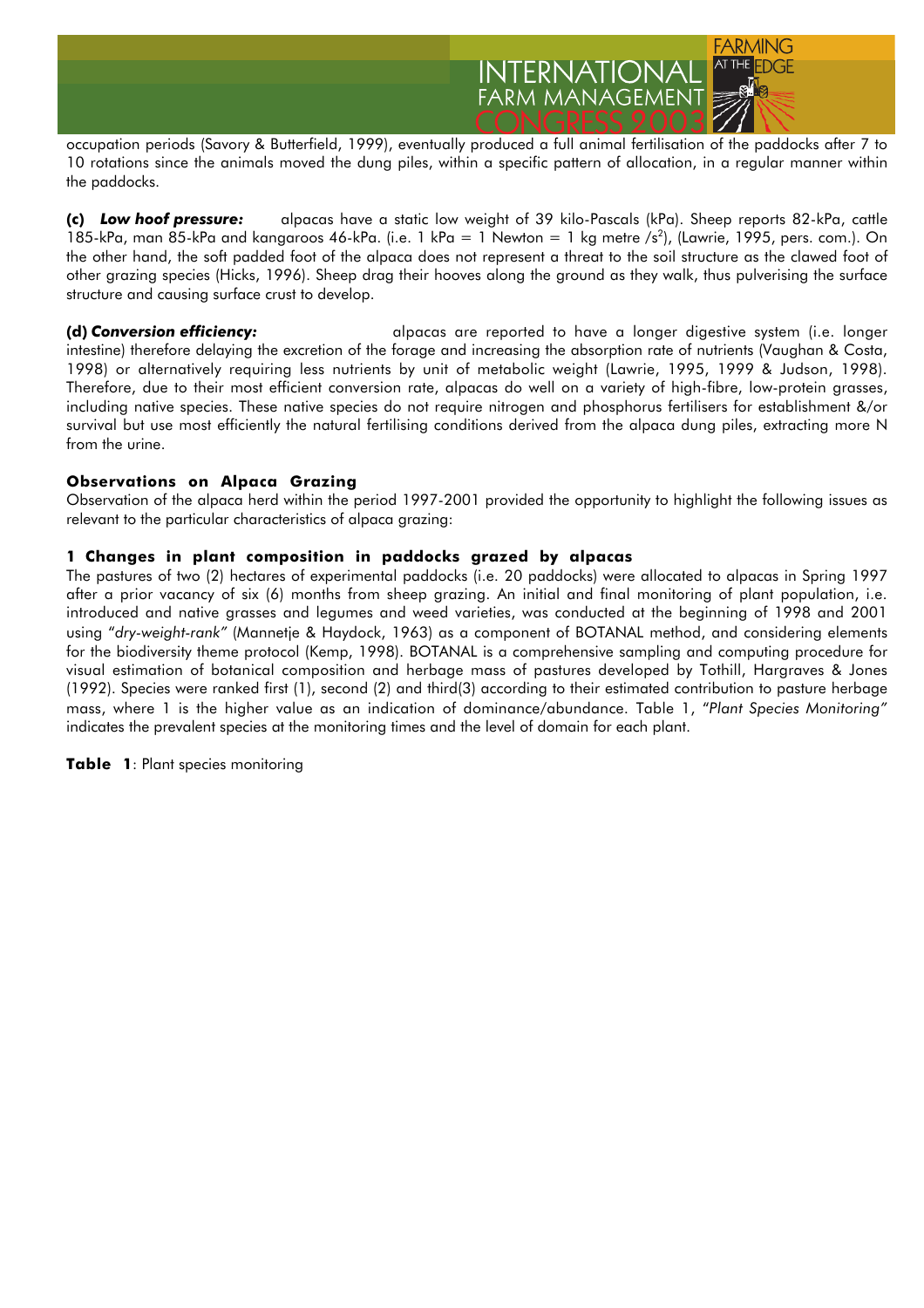# INTERNATIONAL FARMING

| <b>SPECIES</b>       | <b>SPECIES</b>           | <b>TYPES</b> | <b>MONITORING</b>   | <b>MONITORIN</b>  |  |  |
|----------------------|--------------------------|--------------|---------------------|-------------------|--|--|
| <b>Common Name</b>   | Scientific name          | (P:          | LFVFL 1             | G LEVEL 2         |  |  |
|                      |                          | perennial)   |                     |                   |  |  |
|                      |                          | (A: Annual)  |                     |                   |  |  |
| Monocotyledonous     |                          |              |                     |                   |  |  |
| Wallaby grass        | Danthonia spp            | Grass (P)    | $Id$ entified $(3)$ | Identified (3)    |  |  |
| Wheat grass          | Elymus scabrum           | Grass (A)?   | Identified (3)      | Identified (3)    |  |  |
| Bent grass           | Agrostis spp             | Grass (A)    | Identified (3)      | Identified (3)    |  |  |
| Prairie grass        | <b>Bromus</b> unioliodes | Grass (A)    | Identified<br>(1)   | Identified (2)    |  |  |
| Cocksfoot            | Dactylis glomerata       | Grass (P)    | Identified<br>(2)   | Identified<br>(1) |  |  |
| Couch grass          | Cynodon dactylon         | Grass (P)    | Identified (3)      | Identified (3)    |  |  |
| Paspalum             | Paspalum dilatatum       | Grass (P)    | Identified (2)      | Identified (2)    |  |  |
| Phalaris             | Phalaris tuberosa        | Grass (P)    | Identified<br>(1)   | Identified (2)    |  |  |
| Red grass            | Bothriochloa macra       | Grass (P)    | Identified (3)      | Identified (3)    |  |  |
| Ryegrass             | Lolium spp.              | Grass        | Identified (2)      | Identified (1)    |  |  |
|                      |                          | (P/A)        |                     |                   |  |  |
| Silver grass         | Vulpia spp               | Grass (A)    | Identified (2)      | Identified (3)    |  |  |
| Spear grass          | Stipa spp.               | Grass (P)    | Identified (3)      | Identified (3)    |  |  |
| <b>Barley grass</b>  | Hordeum leporinum        | Grass (A)    | Identified (3)      | Non-              |  |  |
|                      |                          |              |                     | identified        |  |  |
| Wire grass           | Aristida spp             | Grass (A)    | Identified<br>(3)   | Identified (3)    |  |  |
| Yorkshire fog        | Honchus lanatus          | Grass (P)    | Identified (2)      | Identified (1)    |  |  |
| Ripgut               | <b>Bromus diandrus</b>   | Grass (A)    | Non-dentified       | Abundant (2)      |  |  |
| Finger Rush          | Juncus subsecundus       | Rush<br>(P)  | Identified (3)      | Identified (3)    |  |  |
| Dicotyledonous       |                          |              |                     |                   |  |  |
| Blackberry           | Rubus fruticosius        | Weed (P)     | Identified (2)      | Minimal (3)       |  |  |
| <b>Black thistle</b> | Cirsium vulgare          | Weed (A)     | Identified (3)      | Identified (3)    |  |  |
| Burr medic           | Medicago                 | Weed (A)     | Identified (1)      | Identified (3)    |  |  |
|                      | polymorpha               |              |                     |                   |  |  |
| Cut-leaf medic       | Medicago laniniata       | Weed (A)     | Non-identified      | Abundant (2)      |  |  |
| Cotton fireweed      | Senecio                  | Weed (A)     | Identified (3)      | Identified (3)    |  |  |
|                      | quadridentatis           |              |                     |                   |  |  |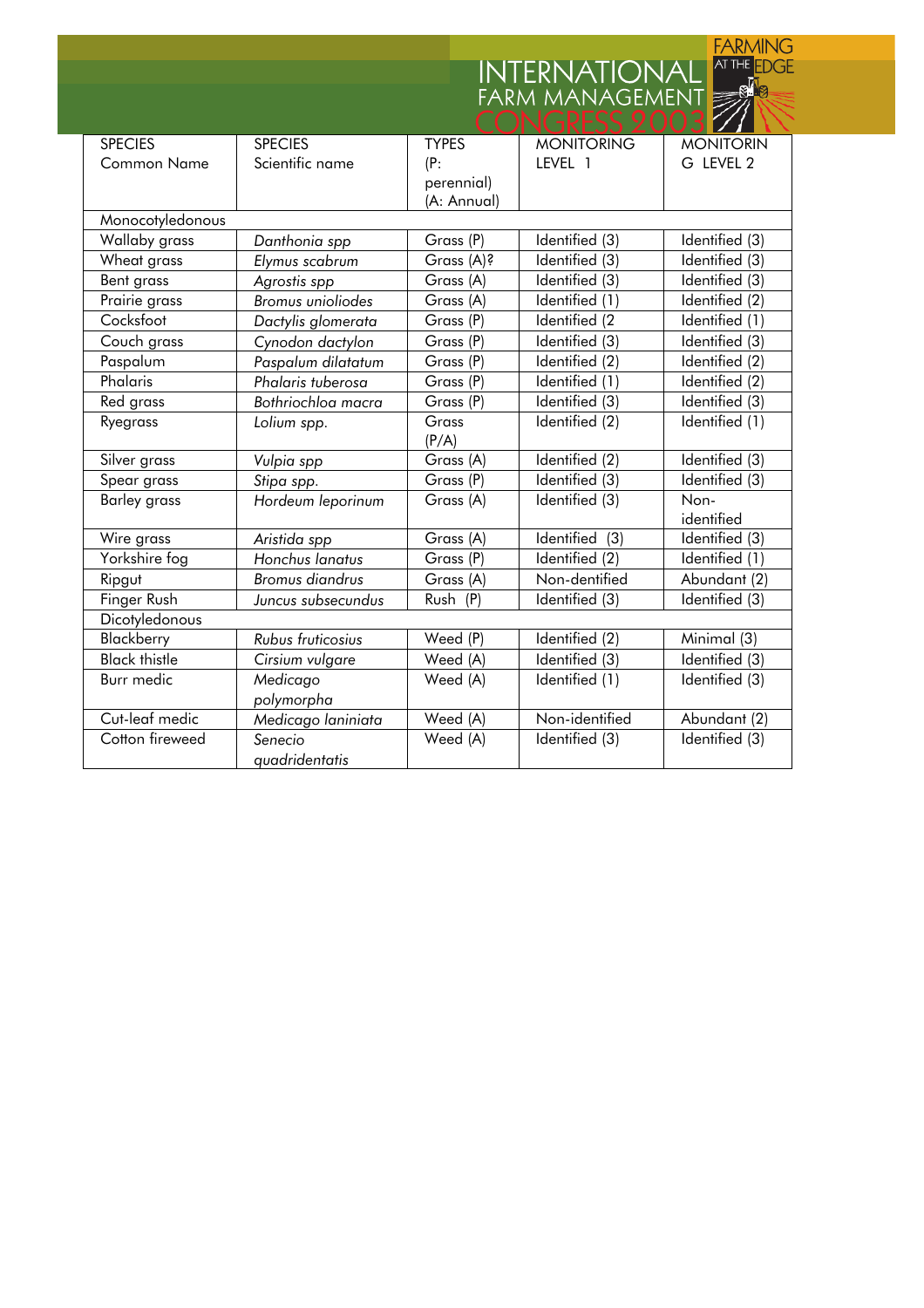|                  |                    | INTERNATIONAL<br><b>THE LUCE</b> |                |                |  |
|------------------|--------------------|----------------------------------|----------------|----------------|--|
|                  |                    | ESPERA<br><u>FARM MANAGEMENT</u> |                |                |  |
|                  |                    |                                  |                |                |  |
| Crowsfoot        | Erodium spp        | (A)<br>Herb                      | Identified (3) | Identified (2) |  |
| Curly dock       | Rumex crispus      | Weed (A)                         | Identified (3) | Identified (3) |  |
| Flaxleaf leebane | Conzya bonariensis | Weed (A)                         | Identified (3) | Identified (3) |  |
| Horthorne        |                    | Weed (P)                         | Identified (2) | Identified (3) |  |
| Indiansedgemust  | Sisymbrium         | Weed (A)                         | Identified (3) | Identified (3) |  |
| ard              | officinale         |                                  |                |                |  |
| Joyweed          | Alternanthera nana | Weed (A)                         | Identified (2) | Identified (3) |  |
| Plantago         | Plantago spp       | Weed (A)                         | Identified (3) | Identified (3) |  |
| Marshmellow      | Malvia parvifolia  | Weed (A)                         | Identified (2) | Identified (3) |  |
| Paterson curse   | Echium             | Weed (A)                         | Identified (3) | Decreased      |  |
|                  | plantagineum       |                                  |                | (2)            |  |
| Skeleton weed    | Chondrilla juncea  | Weed (A/P)                       | Identified (3) | Identified (3) |  |
| Slender dock     | Rumex brownii      | Weed (P)                         | Identified (1) | Minimal (3)    |  |
| Sowthistle       | Sonchus oleraceus  | Weed (A)                         | Identified (3) | Non-existent   |  |
| Vetch            | Vicia spp          | Legume                           | Non-identified | Identified (3) |  |
| White clover     | Trifolium repens   | Legume                           | Identified (3) | Identified (3) |  |

FARMING

A benchmark with neighbouring paddocks (of similar characteristics in terms of soil and pastures) grazing cattle, under a cell grazing, holistic management approach, at a density of 4 DSE/acre showed at the time of the final monitoring in the alpaca paddocks an increase in perennial grasses, specially the highly nutritious cocksfoot, at the expense of annual grasses, the resurgence of depleted native grasses, and the abundance of other palatable herbs like crowfoot, as well as the decline in weeds, i.e. joy weed and burr medic, and undesirable annual grasses i.e., barley grass and silver grass. Also there was a meaningful reduction in the population of Paterson curse, blackberries and horthorne. The different varieties of thistles seem to be a particular species to which alpacas do not show interest (after the second year of the trial these weeds were manually controlled).

# **2 Changes in stocking density in the alpaca paddocks**

Figure 1, *Stocking densities in alpaca grazing,* indicates the changes in stocking density within the three years of the experiment. These data were recorded in a per-semester basis using a holistic management-grazing chart.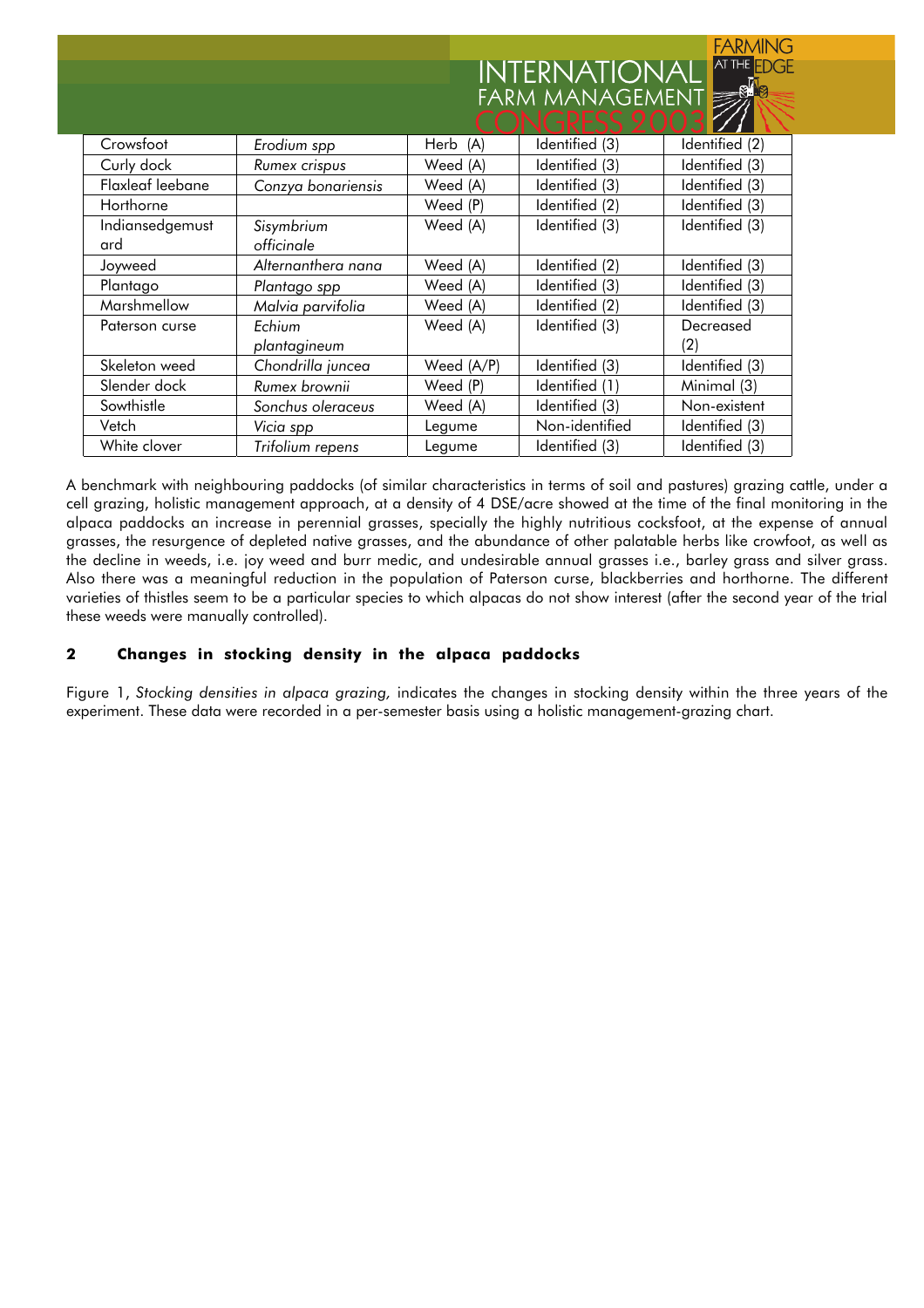

The initial stocking density was estimated at 3 DSE/acre (or 7.5 DSE/ha). A DSE equivalent was considered to be a 40 kg live-weight dry sheep equivalent animal. The stocking density at the end of the experiment was 9 DSE/acre (or 13.5 DSE/ha). The used average weight per alpaca was 60 kg (Charry 2001, pers. com.).

A holistic management approach to grazing management similar to that described by Savory & Butterfield (1999) and TCF (1999a,b,c & 2000) was implemented for paddock utilisation. The occupancy of the paddocks in the non-growing season was 8 to 10 days with an average resting time of 152 days. The occupancy of the paddocks in the growing season was 3 to 5 days with an average resting period of 60 days. The decision criteria to move animals between paddocks were length of plants and/or biomass presence.



Figure 1: Stocking densities in alpaca grazing (1998-2000)

## **3 The beneficial effect of alpacas in ecosystems management and biodiversity enhancement**

Definitely there was an observed positive effect in the paddocks grazed by the alpacas. A sustained effect in plant composition and soil conditions can not be argued since agronomic parameters were not strictly considered at the beginning of the experiment. However from the perspective of farming systems, it may be argued that there is a strong evidence to confirm that alpacas are an environmentally friendly species. The observed modifications in the overall ecosystem, with the positive advantage of an increased stocking density over time, take us to consider that there are four issues, amongst those that have been scientifically (Costa & Vaughan, 1998; Davis et al. 1995; Vaughan & Costa 1998, and Judson 1998, 2000; Van Saun 1996) and empirically (Lawrie 1995 & 1999, and Hicks 1996) argued about alpacas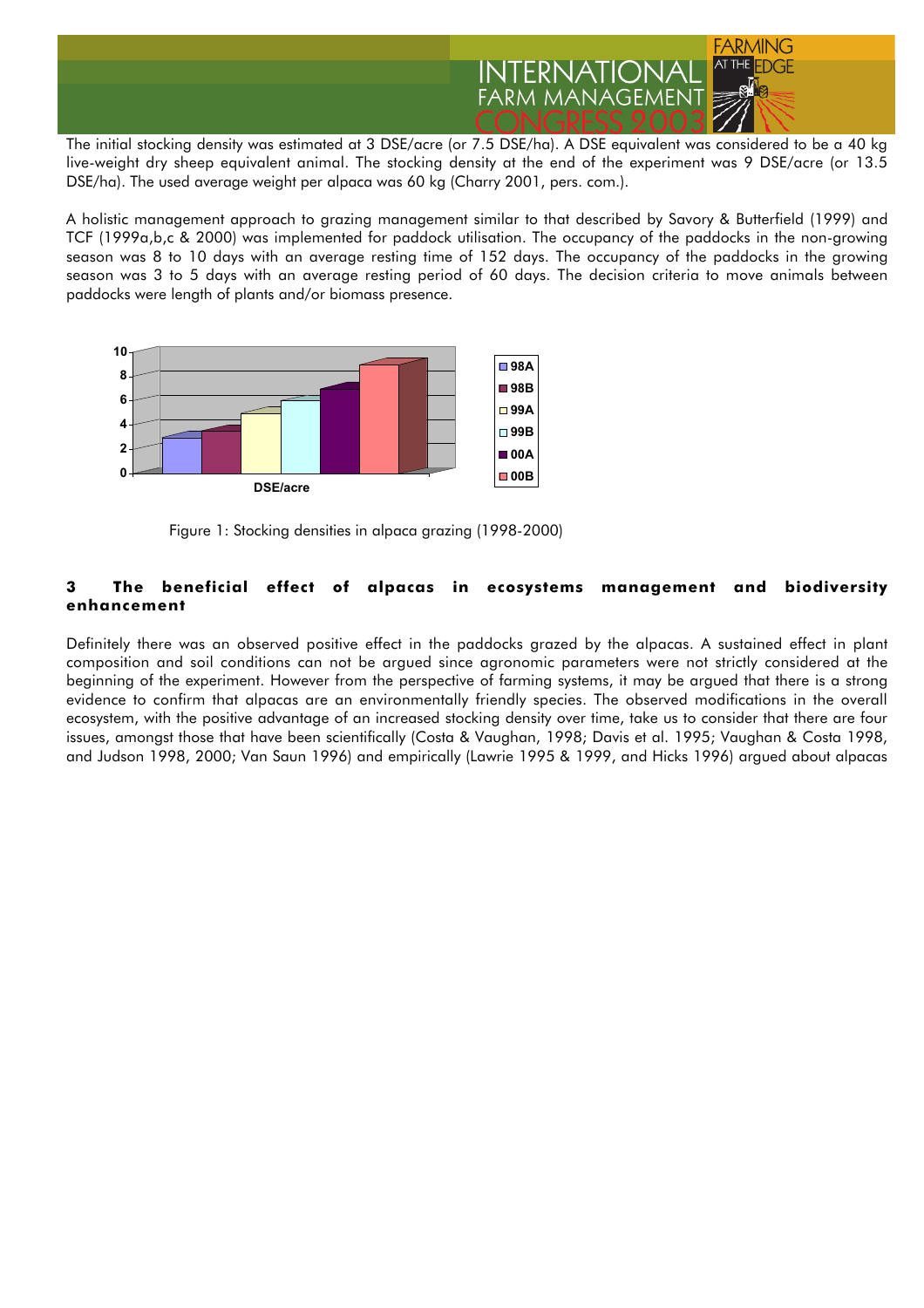

as beneficial to ecosystems management, and considered relevant to have a positive effect in the viability and enhancement of ecosystems and biodiversity.

#### **Conclusions**

No conclusions may be advanced in agronomical terms about pastures and soil since the purpose of the herd management was not agronomic but systemic. However, within this framework relevant characteristics of the alpaca species are highlighted with the purpose to encourage further exploration to improve hypotheses that alpacas are environmentally friendly, and that they affect the viability of the ecosystems under their grazing in a positive manner. The appearance of new plant species, not identified in the initial paddock inventory, and decline in undesirable weed species, seems to indicate that grazing behaviour of alpacas does lead to a more uniform grazing pattern across a range of species *i.e*. reduced selectivity. This reduced selectivity allows the utilisation by the alpaca species of plants that are not used by other species. It is probable that the excretion habits of alpacas create new patterns of biodiversity within the paddock with increased productivity of the area and improvement of the overall microfauna of the ecosystem. It remains as a worthwhile issue to explore, the particular pattern of excretion, and the setting of dung piles within the paddock. The increased stocking density over time in the alpaca paddocks seems to be an early indicator of the beneficial effect of the alpacas on the biodiversity and ecosystem enhancement in the paddock.

#### **References**

Costa, N.D. & Vaughan, J.L. 1998, *Nutrition of the Alpaca, Proceedings International Alpaca Industry Conference,* Perth, pp. 60-70.

Davis, G., Moore, G. & Bruce, G. 1994, *"Reproductive performance of alpacas in the South Island High Country",* in International Alpaca Industry Seminar, 1994 Proceedings, Ursula College, Australian National University, Canberra, ACT, Australian Alpaca Association, pp. 85-94.

Davis, G. Wuliji, T., Moore, G. Pallard, D. & Mackintosh, C. 1994, *"Alpaca Research in the South Island High Country"* in International Alpaca Industry Seminar, 1994 Proceedings, Ursula College, Australian National University, Canberra, ACT, Australian Alpaca Association, pp. 1-4.

Hicks, J. 1996, *How Much Greener are Alpacas Really ?, Town and Country Farmer, 13(3):37-38.*

Judson, G. 1998, *New Reference Limits for Alpacas, Alpacas Australia, Issue No. 24:44.*

Judson, G. 2000, *Mineral and Vitamin Needs of Alpacas,* Proceedings of the Australian Camelid Veterinary Association, Perth 2000, pp. 45-58

*Kemp, D.R. 1998, Biodiversity Theme Protocol*, in Occasional Paper Series, "Themes and experimental protocols for sustainable grazing systems", Land and Water Resources Research and Development Corporation, Canberra Lawrie, J.W. 1999, *Pastures for Alpacas in the Central West,* Alpaca Chat 2(3):11-17.